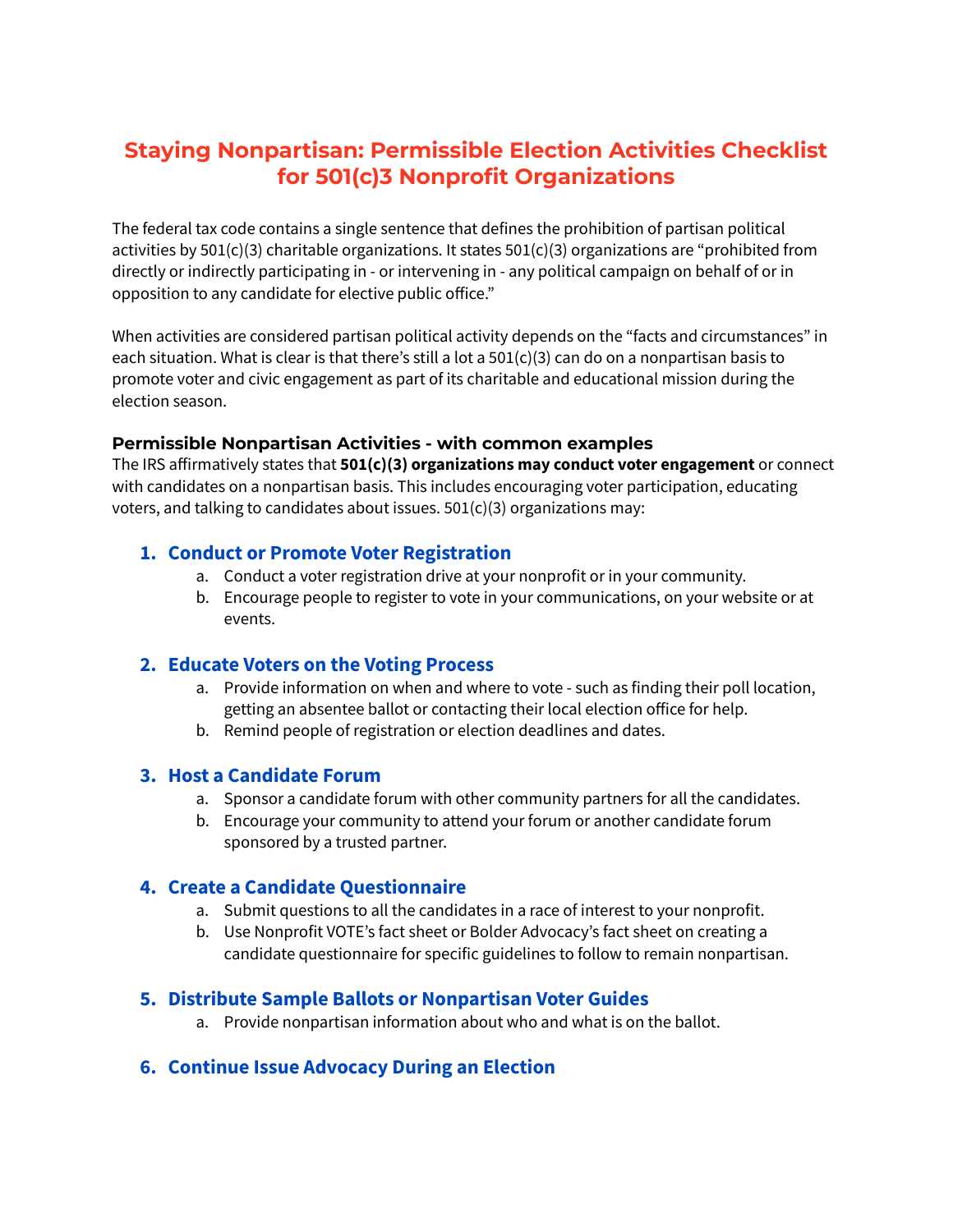a. Continue your regular advocacy or lobbying activities during the election period, as long it is related to pending legislation on issues you have a history of working on and not timed or otherwise structured to influence how people vote.

# **7. Support or Oppose a Ballot Measure**

*Unlike candidates for office, nonprofits may take sides on a ballot measure. IRS rules treat this as a lobbying activity, not electioneering.*

- a. Educate the public on your position within your normal lobbying limits.
- b. Have your board take a position for or against a question on the ballot.

*Note*: If you plan to make a significant investment of staffing and funds on ballot measure advocacy, review the state's campaign spending disclosure laws regarding ballot measures.

## **8. Encourage People to Vote**

- a. Send reminders to your staff, clients and constituents about voting in the next election and why voting is important.
- b. Nonprofits may conduct any type of get out the vote activity to encourage people to vote as long as it's about participating as a voter and not suggesting who to vote for.

### **Prohibited Partisan Activities**

The partisan prohibition means **a 501(c)(3) organization** or a staff member speaking or acting on behalf of the nonprofit **may not**:

- Endorse a candidate.
- Make a campaign contribution or expenditure for or against a candidate.
- Rate or rank candidates on who is most favorable to your issue(s).
- Let candidates use your facilities or resources, unless they are made equally available to all candidates at their fair market value - such as a room commonly used for public events.

The main principle for being nonpartisan is to conduct voter engagement and education in the context of your educational and civic mission and not in a way intended to support or oppose a specific candidate. So if you hold a candidate forum or offer to brief the candidates on issues of importance to your organization, make sure you treat the candidates equally. When you do voter registration or remind people to vote, do it in the context of the importance of voting – encouraging active citizenship and giving voice to the communities you serve.

### **What does it mean to rank or rate a candidate?**

Anything that indicates which candidates you think are better or worse on your issues could be seen as a partisan endorsement. This would include things like giving candidates letter grades (A, B, C, etc.), but even commentary that compares candidates' views to yours is a problem. Take, for example, a voter guide you create to publicize where candidates stand on an issue that also includes your organization's position on the issue. This would tell the voter which candidates you believe gave the "correct" answer. When you circulate or publicize a nonpartisan guide giving candidate positions, keep your opinion out of it. Let voters use the information presented to make their own decisions.